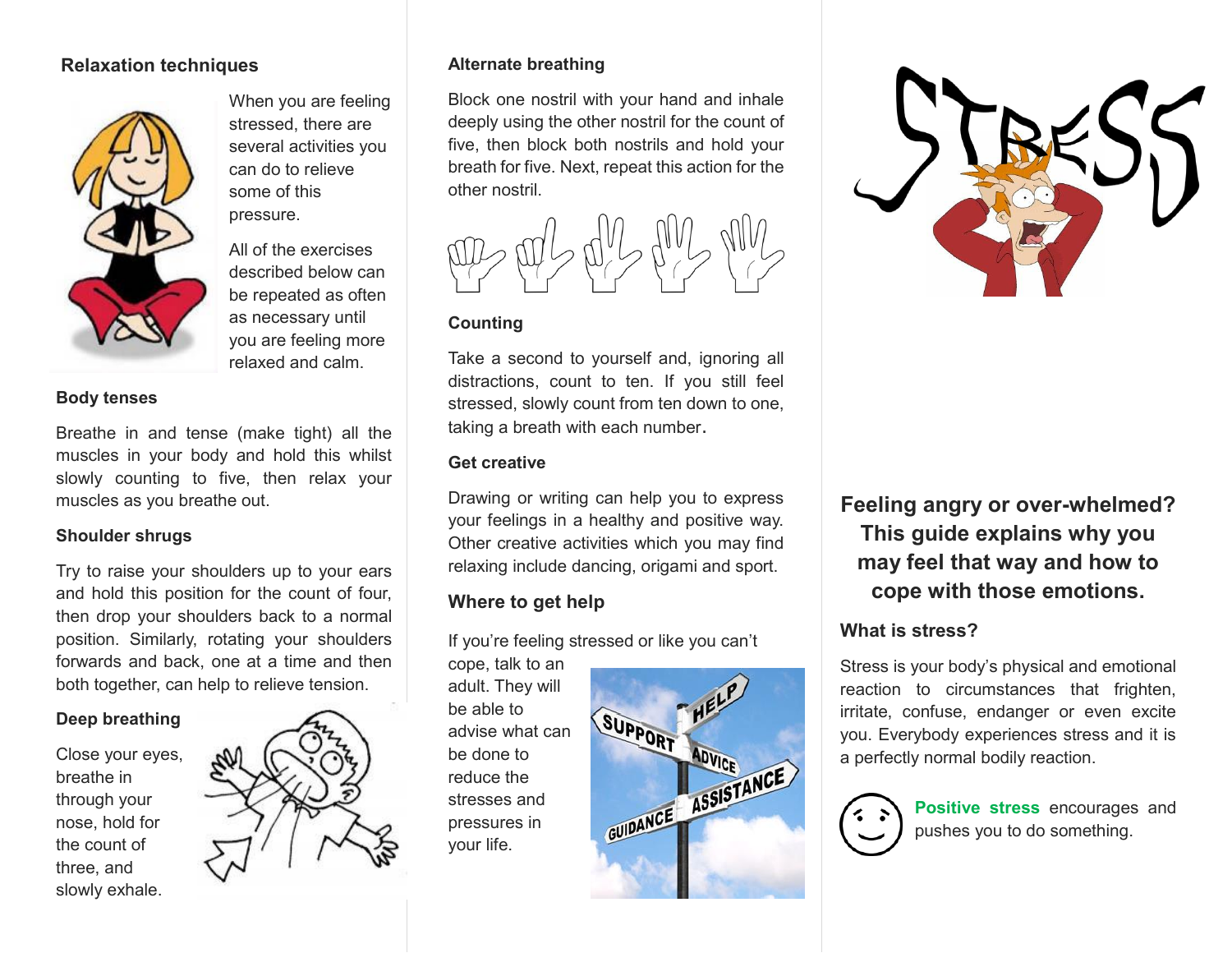**Negative stress** acts as a barrier and gets in the way of you doing something.



What is stressful to one person may not be stressful to someone else. There are different kinds of stress, including stress which can help you respond to emergency situations, meet deadlines or make you mentally more alert for exams.

# **Effects of stress**

Stress can affect your physical and mental health, as well as your behaviour, causing you to experience any of the following:

- Shaking
- **Dizziness**
- **Heartburn**
- Dry mouth
- Headaches
- Teeth grinding
- Feeling flushed
- Loss of appetite
- Trouble sleeping
- Heart beating faster
- Trouble concentrating
- Cold or sweaty hands
- Tapping fingers or feet
- Nausea, diarrhea or cramps
- Tensing and tightening of neck, back and muscles



## **Causes of stress**

Stress can be caused by several things, including the following:

- Family life are your parents fighting? Is a family member ill?
- $\bullet$  School work got a lot of deadlines? Worried about an exam?
- $\bullet$  Social life have you fought with friends? Having problems in a relationship? Worried about an event?
- $\bullet$  Being overly busy are you constantly on



**As more things happen, we get more stressed – this can lead to you not being able to think properly or becoming tired.**

the go? Do you get little time to rest?

## **When you are stressed…**

**Don't:**

- $X$  Take it out on yourself remember that there is support available.
- **X** Panic and get upset. Do whatever helps to keep you calm, such as go for a walk, listen to music, write in a diary etc.
- Be negative most stress is temporary and things will get better.



#### **Do:**

- $\checkmark$  Seek support and reach out to the people who care about you.
- $\checkmark$  Talk to an adult about the problem.
- $\checkmark$  Plan work and family events on a calendar. This can help to clarify what action is needed and when, ensuring that you don't fall behind.
- $\checkmark$  Set goals to help clarify objectives.
- $\checkmark$  Exercise frequently this releases endorphins which improve your mood and increases energy.
- $\checkmark$  Remain calm, identify the problem and try to resolve the issue.

## **Reducing stress**

To minimise stress, it is important to find the right balance of work, friends, family, hobbies, rest etc., in your life.

Don't take too much on – don't say 'yes' to something if you'd rather say 'no', this will help to reduce worry.

Sometimes when you get stressed, it may be time for change by doing something different. This could be achieved by trying a new hobby, setting yourself goals, or stopping an activity which you don't enjoy.

To find a good balance, you should always keep your SELF in mind: